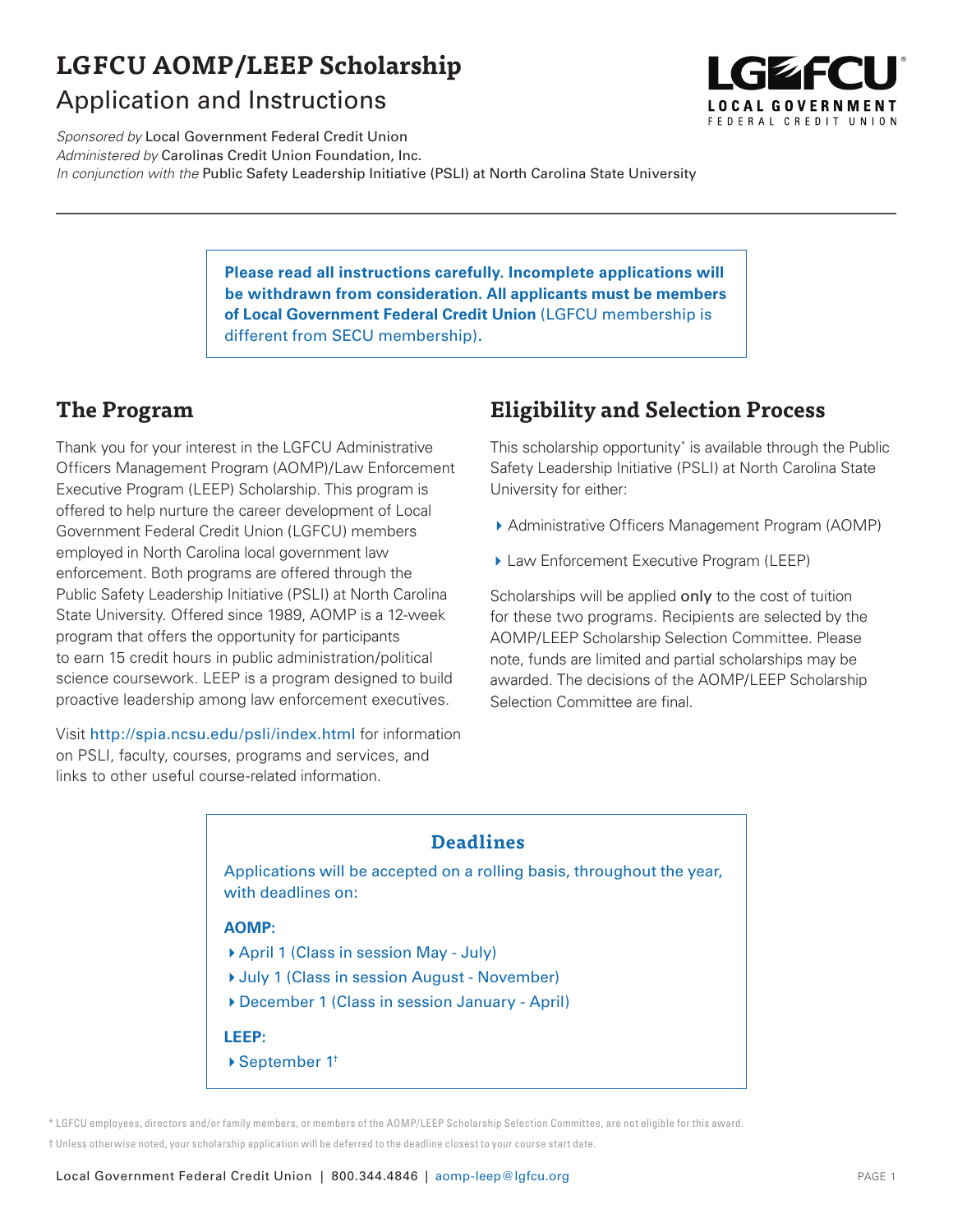### **Application Procedures**

Applicants must submit a completed—printed or typed— application and must have an immediate supervisor submit a reference form. Applications are accepted on a rolling basis, and the committee meets approximately one week following the scholarship deadline to award funds. Completed applications and references must be received by April 1, July 1, September 1 or December 1 to be considered. Applications can be sent via email to aomp-leep@lgfcu.org, via fax to 919.647.9317 or mailed to:

#### **LGFCU** AOMP/LEEP Scholarship Program 3600 Wake Forest Road Raleigh, North Carolina 27609

Applications received after the deadline will go into consideration for the following application period. To ensure your application is received by your intended deadline, we suggest you send it via certified mail with a return receipt, email or fax. If you have any questions regarding the application process, please contact the Credit Union at 800.344.4846\* or by email at aomp-leep@lgfcu.org.

Your Credit Union wishes each of you the best. We appreciate the opportunity to assist in your career development.



\* Calls may be recorded for quality assurance.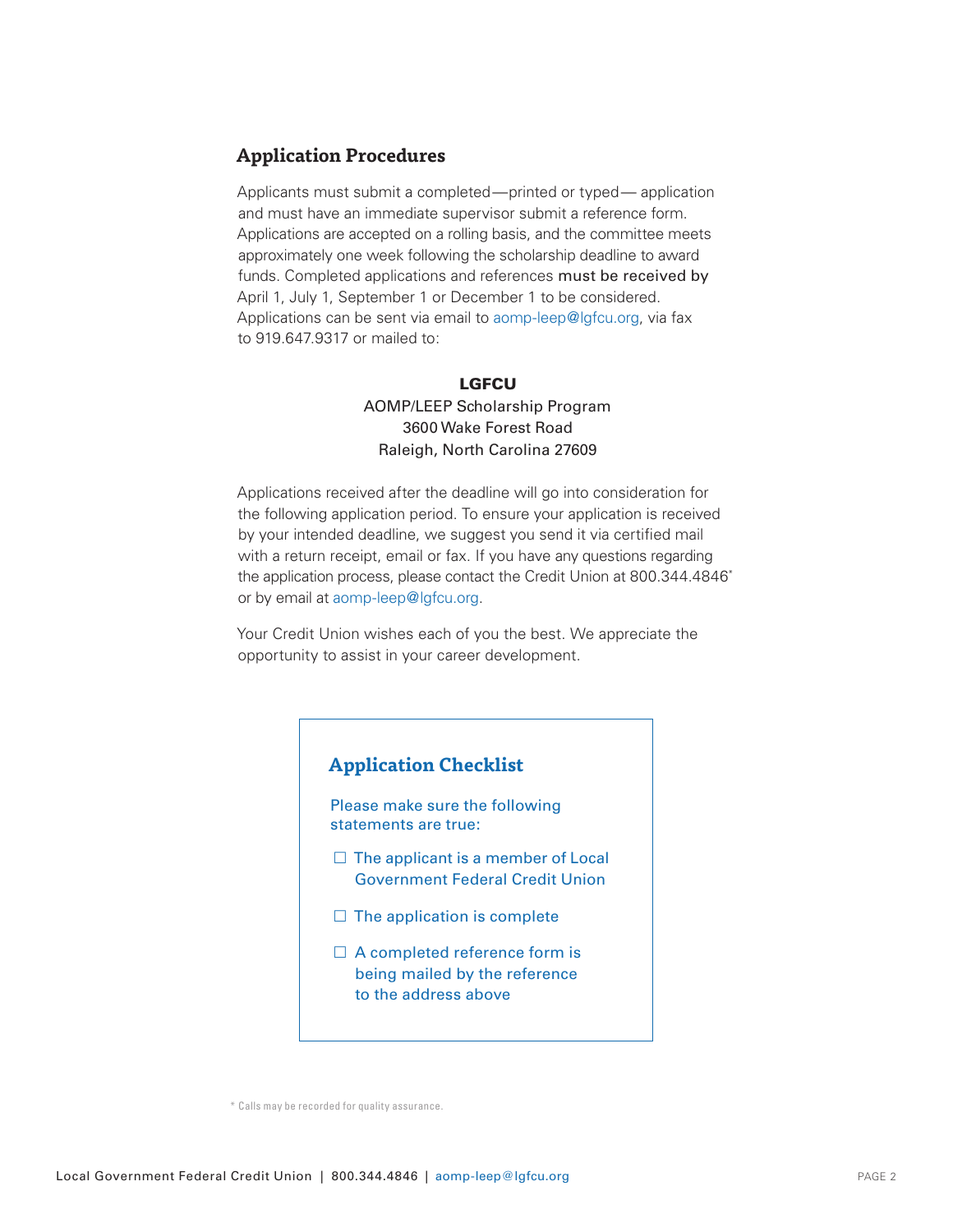

Applicant must be a member of Local Government Federal Credit Union

## **General Information** (All information must be typed or printed legibly)

| <b>FIRST NAME</b>                                                                                                                                                                                             | <b>MIDDLE INITIAL</b> | <b>LAST NAME</b>          |                   |                       |
|---------------------------------------------------------------------------------------------------------------------------------------------------------------------------------------------------------------|-----------------------|---------------------------|-------------------|-----------------------|
| <b>HOME ADDRESS</b>                                                                                                                                                                                           | <b>CITY</b>           |                           | <b>STATE</b>      | ZIP                   |
| SOCIAL SECURITY NUMBER (Used to verify LGFCU membership)                                                                                                                                                      | PRIMARY PHONE         |                           | <b>WORK PHONE</b> |                       |
| <b>Employer Information</b>                                                                                                                                                                                   |                       |                           |                   |                       |
| PLACE OF EMPLOYMENT                                                                                                                                                                                           |                       |                           |                   |                       |
| <b>MAILING ADDRESS</b>                                                                                                                                                                                        | <b>CITY</b>           |                           | <b>STATE</b>      | ZIP                   |
| YOUR POSITION TITLE                                                                                                                                                                                           |                       | YEARS IN CURRENT POSITION |                   | YEARS IN LOCAL GOV'T  |
| <b>WORK EMAIL</b>                                                                                                                                                                                             |                       |                           |                   |                       |
| <b>Course Information</b>                                                                                                                                                                                     |                       |                           |                   |                       |
| <b>COURSE NAME</b>                                                                                                                                                                                            | <b>COURSE DATES</b>   |                           |                   | <b>COURSE TUITION</b> |
| Please use the following area to explain how the above listed course will enhance your career, as well as any special<br>financial needs that may apply. You may attach additional typed sheets if necessary. |                       |                           |                   |                       |

### **Certification**

All of the information on this application is true and complete to the best of my knowledge. I agree to give proof of the information supplied on this form, if required. My signature certifies that all information is complete, factually correct and honestly represented. I understand that any falsification of information on this application could jeopardize any assistance offered. Additionally, I hereby grant permission for the use of my name and information contained in my application in any future publicity for the scholarship fund.